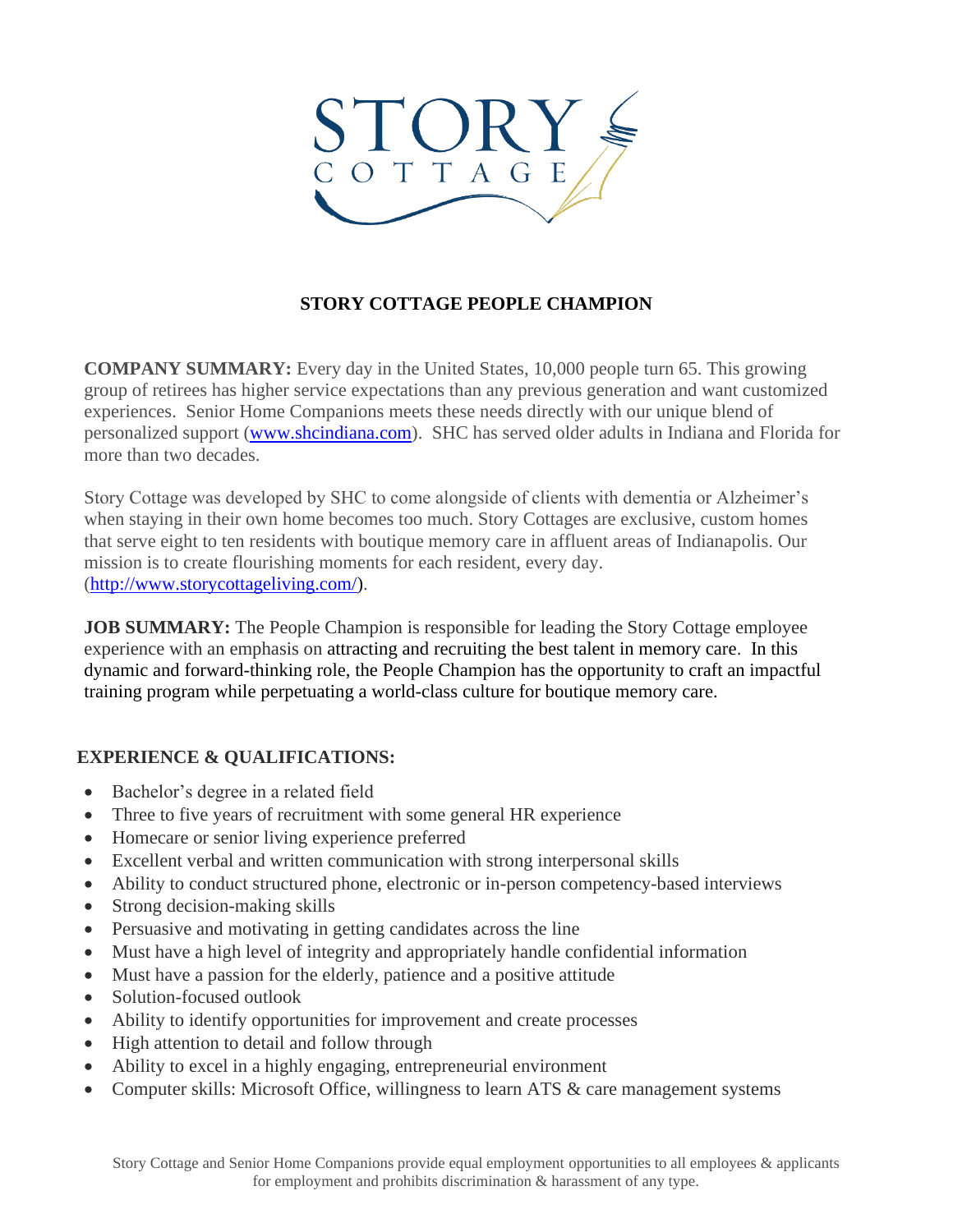# **ESSENTIAL JOB FUNCTIONS:**

### *Recruitment*

- Assist in the creation  $\&$  implementation of recruiting strategy for caregivers  $\&$  staff
- Act as a point of contact and build influential candidate relationships during the selection process with an emphasis on creating an exceptional candidate experience
- Recruit top industry talent with an intense emphasis on engagement and retention
- Prepare and post open positions across multiple channels (ie. job boards, college/university career pages and social platforms)
- Spend designated time in the community to build relationships that will assist in recruitment
- Screen candidate resumes and applications
- Conduct all phone screens and in-person interviews using various reliable personnel selection tools/methods to filter candidates to ensure the best talent is attracted
- Assess applicant's relevant knowledge, skills, soft skills, experience and aptitudes
- Responsible for the complete onboarding process of new employees to include administration of all new hire paperwork, background checks & reference checks
- Hit onboarding monthly goals and targeted budgets for positions
- Monitor and apply HR recruiting best practices
- Participate in the retention program and promote us as one of the "best places to work"

## *Training*

- Create consistency in Story Cottage orientations that exceed candidates' expectations
- Work with external resources to develop and lead a training and ongoing education curriculum
- Coordinate with the external nurse to make sure all new caregivers are aware of resident's individual preferences and needs
- Ensure engagement of all staff with comprehensive training and development opportunities

### *Development*

- Be a "Champion" of Story Cottage and foster an environment where residents are thriving through consist care and personalized service
- Live out Story Cottage's values of Integrity, Compassion and Effectiveness while furthering the Story Cottage mission of creating flourishing moments
- Develop, coach/mentor and oversee the caregiving staff at Story Cottage to help improve knowledge and/or skills, with support from the Story Cottage Manager
- Oversee and facilitate discipline and improvement plans as needed
- May be asked to help with client and household needs to support the team
- As part of a rotation, participate in on-call and weekend support as needed
- Manage the accountability chart and job descriptions for all roles at Story Cottage
- Create bench strength and succession planning for the Story Cottage model to allow for us to expand and grow the model

### *Kindly Direct Resumes to Nicole Bieker, HR Lead Email: nbieker@shcindiana.com Phone: (317) 251-0441*

## *3925 River Crossing Parkway, Suite 160*